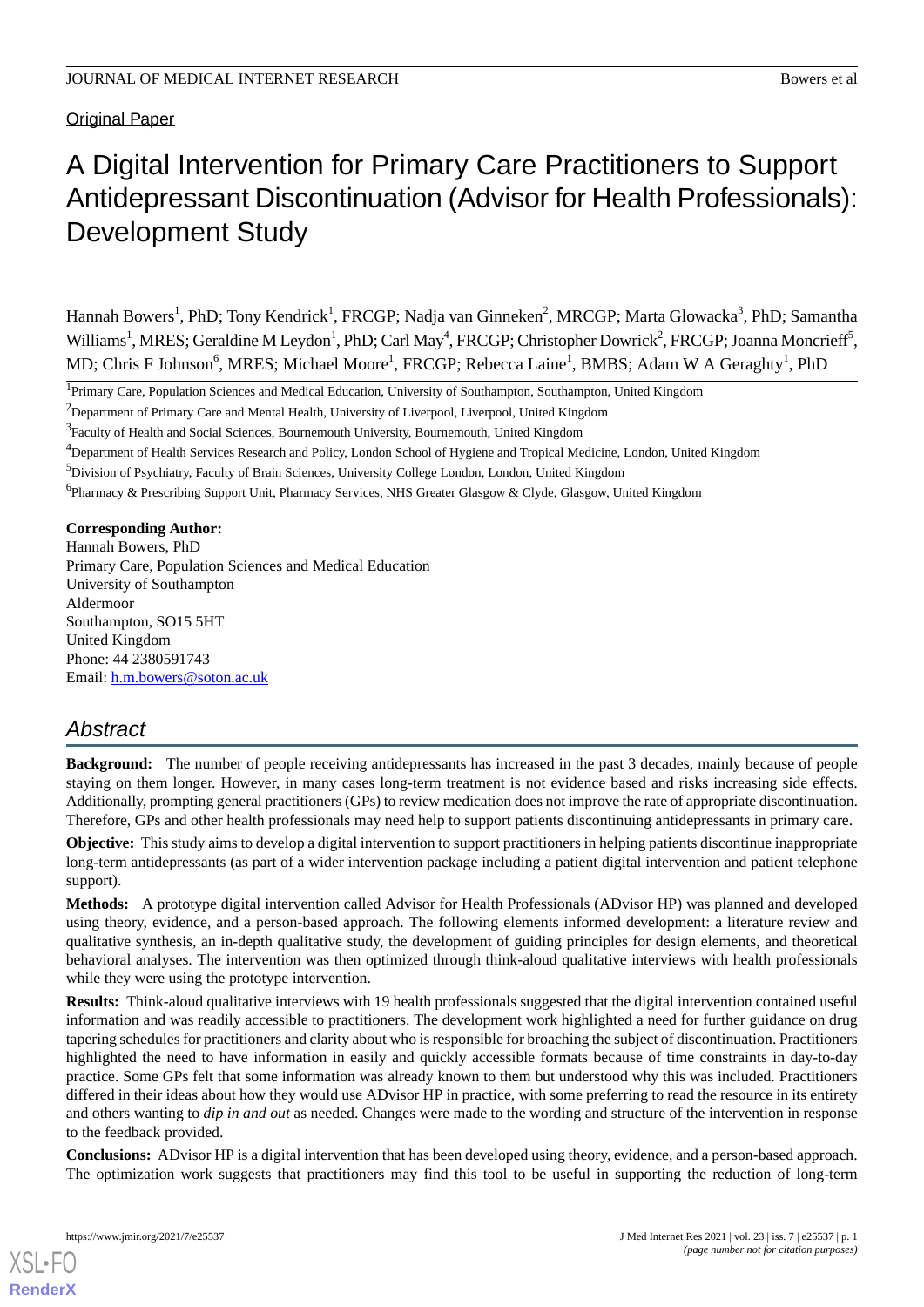antidepressant use. Further quantitative and qualitative evaluation through a randomized controlled trial is needed to examine the feasibility, effectiveness, and cost-effectiveness of the intervention.

*(J Med Internet Res 2021;23(7):e25537)* doi:  $10.2196/25537$ 

#### **KEYWORDS**

antidepressant discontinuation; intervention development; depression; primary care; digital intervention

# *Introduction*

#### **Background**

Antidepressant prescribing has increased in England every year for more than 30 years [[1\]](#page-12-0), and Public Health England estimated that 4.5 million people (around 1 in 10 of the adult population) were taking an antidepressant in March 2018 [[2\]](#page-12-1). This rise is mainly because of an increase in long-term use [[3](#page-12-2)[,4](#page-12-3)]—approximately 40% of antidepressant users have been on them for 2 years or more and 24% for at least 3 years [[2\]](#page-12-1).

Although long-term use of antidepressants is considered necessary in some cases to prevent relapse, surveys suggest that approximately one-third to a half of patients on long-term antidepressants have no evidence-based indication for continuing long-term use [[5-](#page-12-4)[7](#page-12-5)]. Attempts to discontinue antidepressants in these patients may improve their quality of life by avoiding adverse effects that tend to increase with longer-term use [\[8](#page-12-6)] and may also help to reduce the costs of prescriptions and consultations to the National Health Service [[9\]](#page-12-7).

Previous research has suggested that patients may continue to take antidepressants long term because of a lack of general practitioner's (GP) review [\[10](#page-12-8)]; however, studies on prompting GPs to review patients on long-term antidepressants have resulted in only 6% to 8% of patients discontinuing, which did not significantly differ from usual care [\[11](#page-12-9),[12\]](#page-12-10). The barriers to stopping antidepressants are multifaceted, and thus, a complex approach to support withdrawal is needed, involving patients, primary care practitioners, and additional psychological support.

Qualitative studies on the long-term use of antidepressants have highlighted a number of barriers to discontinuation, such as the fear of relapse and beliefs about the necessity of long-term use [[13\]](#page-12-11). Importantly, these studies have also highlighted the critical role of the GP-patient relationship and how this can help or hinder discontinuation. However, there is comparatively less research exploring the perspectives and experiences of health professionals (ie, GPs, nurses, pharmacists, and psychological practitioners) regarding antidepressant discontinuation. In a recent qualitative study, Bowers et al [\[14](#page-12-12)] highlighted key

factors that served as barriers to GPs supporting patients to discontinue long-term antidepressants. These included uncertainty about the responsibility of initiating discussions about discontinuation, with GPs often suggesting it was the patients' responsibility to start these conversations. Fear about destabilizing patients who were well was also a factor, alongside a perceived lack of information and support for safe discontinuation. Importantly, it may be possible to intervene to address such issues, thereby supporting successful discontinuation, where appropriate.

#### **Objectives**

The REDUCE (Reviewing Long Term Antidepressant Use by Careful Monitoring in Everyday Practice) program aims to develop and trial safe, feasible, and effective ways to support antidepressant discontinuation. In this paper, we describe the methods involved in the development of a digital intervention aimed at changing the behavior of health professionals involved in antidepressant discontinuation as part of the REDUCE program. We then discuss how this method was implemented and the findings of the development work.

# *Methods*

### **The Person-Based Approach**

The mixed methods approach used to guide the development of the intervention for health care professionals takes commonly applied theory and evidence-based methods and integrates the person-based approach (PBA) [\[15](#page-12-13)]. The PBA is a systematic approach for integrating in-depth qualitative research across multiple stages of the development process. It involves the integration of open-ended qualitative interviews, qualitative meta-syntheses, and think-aloud qualitative optimization interviews with relevant theory and quantitative evidence base ([Figure 1](#page-2-0)). Here, we will describe the key elements of this approach, including how we drew from theory (through behavioral analysis and logic modeling) and systematic reviews and conducted primary qualitative research to develop our intervention.

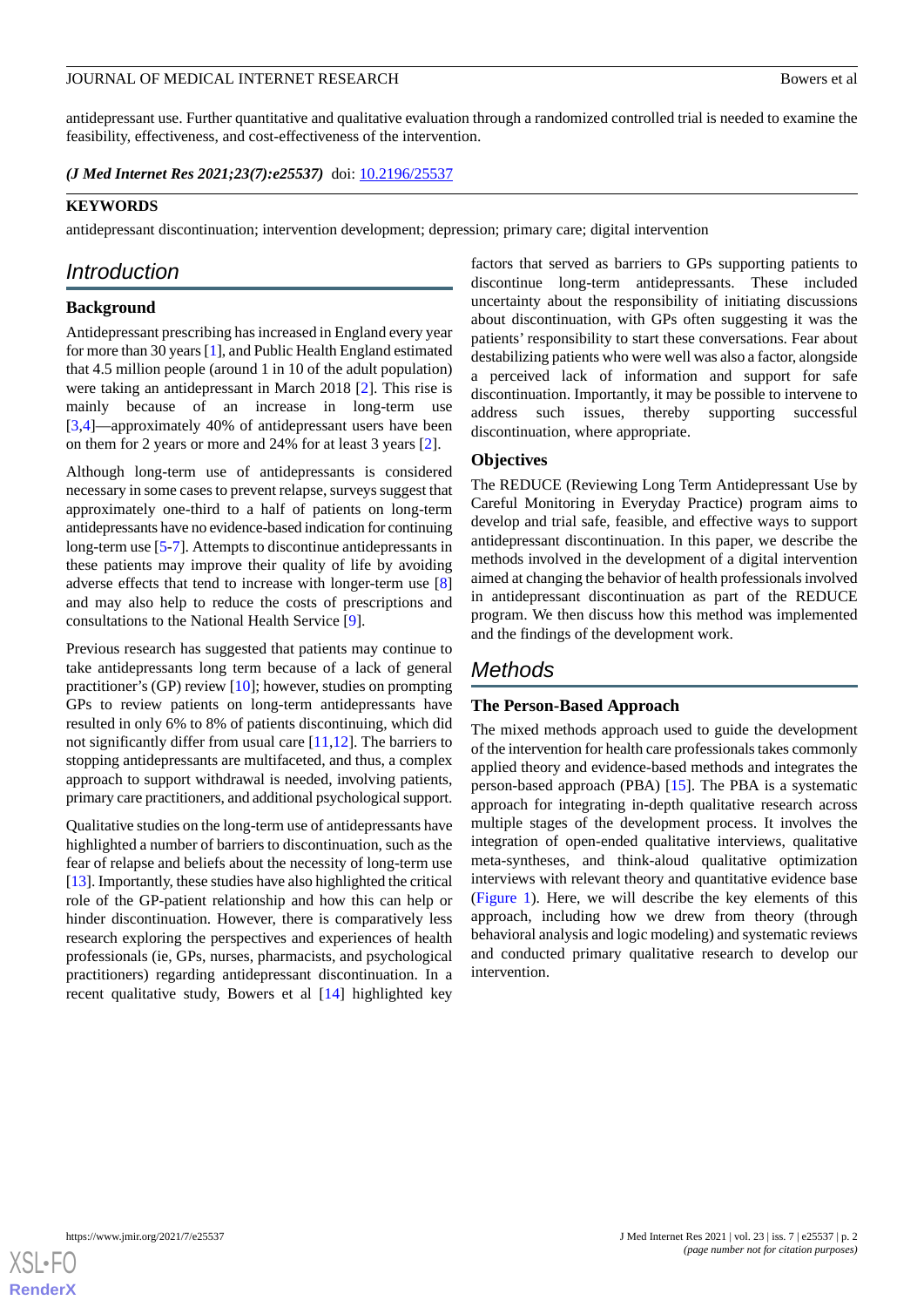<span id="page-2-0"></span>**Figure 1.** Intervention development method. COM-B: Capability, Opportunity, Motivation-Behavior; NPT: Normalization Process Theory; PBA: person-based approach; PPI: patient and public involvement; REDUCE: Reviewing Long Term Antidepressant Use by Careful Monitoring in Everyday **Practice** 



# **Phase 1: Intervention Planning**

#### <span id="page-2-1"></span>*Step 1: Systematic Reviewing*

A qualitative thematic synthesis of 22 studies was conducted, as described in detail elsewhere [[13\]](#page-12-11). In this thematic synthesis, our team identified barriers and facilitators to antidepressant discontinuation from both patient and health professional perspectives. Barriers and facilitators from health professionals' perspectives were then used to inform the guiding principles ([Textbox 1\)](#page-2-1) and content for the intervention.

negotiating the decision to discontinue with patients, their role in supporting patients, and important elements of the proposed interventions (including content for practitioners). Professionals included 21 GPs, 4 GP assistants, 7 nurse practitioners (NPs), and 6 mental health workers or psychological therapists. We used themes identified in the interviews and focus groups to inform the content and mode of presentation or delivery of the

**Textbox 1.** Guiding principles for the intervention package: design objectives and key intervention features relevant to each design objective.

**To persuade and inform health professionals about the reasons and benefits of discontinuing antidepressants**

- Ensure that the material covers patients' motivations for stopping
- Include evidence that antidepressants can be withdrawn without harm

**To provide rapidly accessible information designed to increase self-efficacy for effectively managing discontinuation in patients**

- Simple, unobtrusive interface, using bulleted text as far as possible
- Offer a range of strategies for identifying and managing withdrawal effects
- Use of clear, visually mapped tapering schedules
- Acknowledge flexibility in working with patients

**To enable health professionals to support a wide range of patients and be used in a manner that best suits the health professionals**

- Provide content that will be relevant for patients in a wide variety of contexts
- Enable use in multiple ways (eg, as a linear educational system or as a resource that can be dipped in and out of), as and when the health professional deems necessary

intervention.

# *Step 2: Primary Qualitative Research*

We drew from our previously conducted qualitative study with health professionals regarding antidepressant discontinuation (refer to the study by Bowers et al [[14\]](#page-12-12) for full paper). This qualitative work comprised 4 focus groups and 3 individual interviews with 38 health care professionals. The focus groups and interviews explored views on long-term antidepressant use,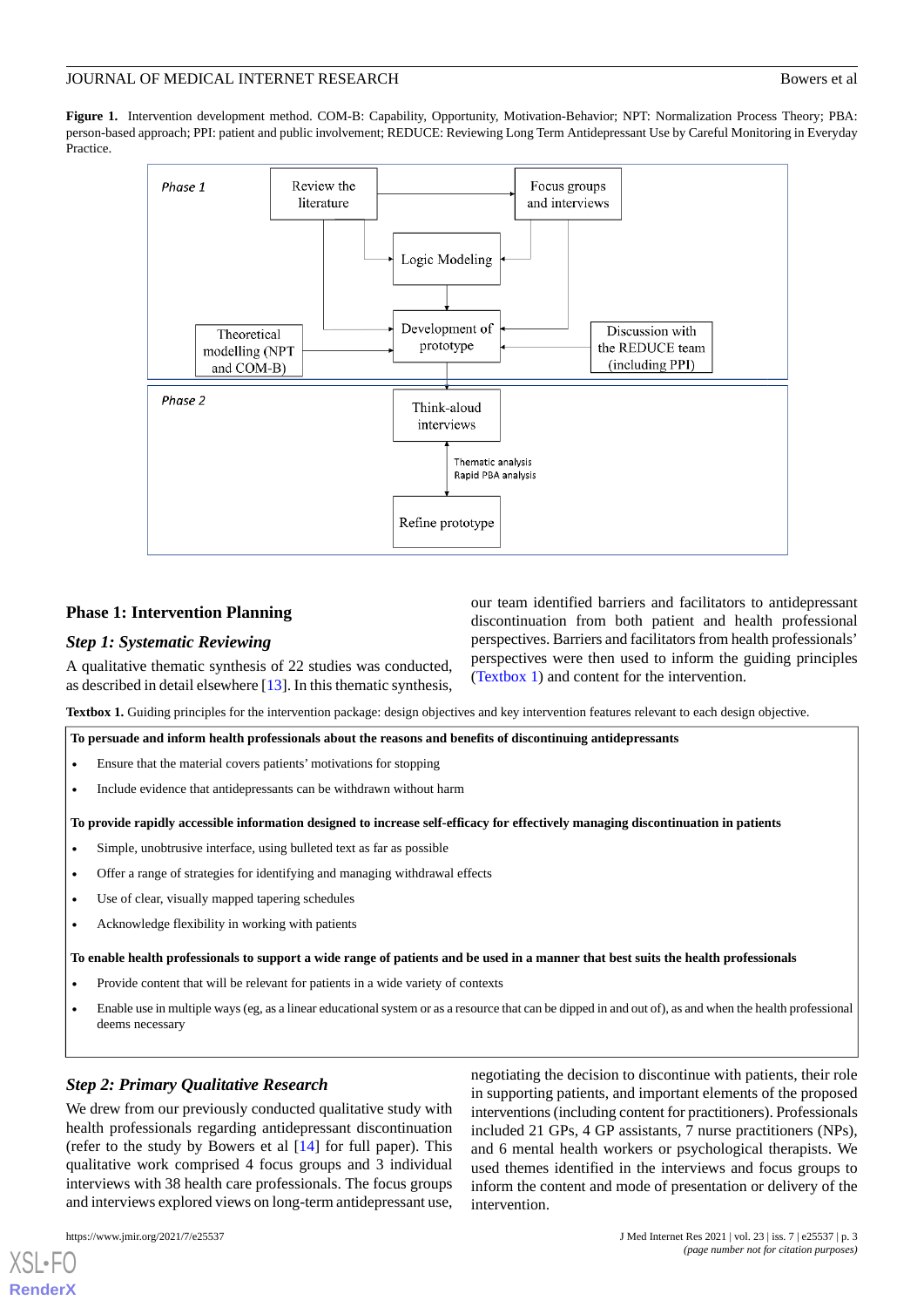#### *Step 3: Development of Guiding Principles*

As part of the PBA, guiding principles—a set of key assumptions followed throughout the process of the intervention development—were formulated. They included broad design objectives that inform how the core intervention strategies are applied and implemented with the aim to increase engagement [[16\]](#page-12-14). The qualitive work (ie, focus groups, interviews, and qualitative metasynthesis) informed the formulation of the guiding principles for the health professional intervention.

# *Step 4: Behavioral Analysis and Logic Modeling*

We drew on implementation and behavioral theory in addition to our qualitative work and discussions with experts (including patient representatives, GPs, psychiatrists, psychologists, sociologists, and health service researchers) to identify key components of the intervention. We conducted a behavioral diagnosis using the Behavior Change Wheel (BCW) and the COM-B Model (capability, opportunity, motivation and behavior) of behavior change [[17,](#page-12-15)[18](#page-13-0)] to identify key behaviors that needed to be addressed or targeted in the intervention and their determinants or context. Our proposed ideas about intervention content were then mapped theoretically using the BCW and Normalization Process Theory (NPT) [\[19](#page-13-1)]. NPT is a framework for understanding the key mechanisms that shape implementation processes. It focuses on the work that participants do to incorporate components of complex interventions into their everyday lives [\[19](#page-13-1)]. In addition, we used logic modeling to draft how the intervention may work to effectively support appropriate discontinuation. Logic models [[20\]](#page-13-2) represent theories of change in a diagrammatic form. They are a useful tool to highlight assumptions regarding potentially important mechanisms and are adapted as data become available.

#### *Step 5: Drafting Intervention Content*

The intervention's content was developed using findings from the qualitative metasynthesis of the literature, primary qualitative work, behavioral analysis, and logic modeling. Written intervention content was drafted by a member of the content development team (HB) using what was learned from the qualitative work and theoretical modeling. These drafts were then discussed by the content development team (HB, AG, and MG) and then the wider team (which included patients, GPs, sociologists, psychologists, and psychiatrists). Discussions led to iterations of the content until the team was in agreement. This process resulted in a prototype intervention that addressed key barriers and facilitators identified in the primary qualitative work and metasynthesis and that fit with the guiding principles, behavioral analysis, and logic model.

The content was transferred into web-based pages in LifeGuide (a software program for developing web-based interventions [[21\]](#page-13-3)), and further discussions and iterations took place, modifying the presentation of information, before reaching an agreement on the prototype to be used in the intervention optimization phase.

#### **Phase 2: Intervention Optimization**

#### *Design*

Following the PBA, think-aloud qualitative studies were used to optimize a digital prototype of an intervention [\[15](#page-12-13)]. They are designed to explore users' perspectives on the intervention's content and its relevance, appropriateness, and understanding as well as users' views on functionality, usability, and design of an intervention. Ethical approval for the study was granted by the National Health Service South Central Oxford B Research Ethics Committee. Participants provided informed consent and were identified only by participant ID.

#### *Participants*

Participants were health professionals from primary care practices in the south of England who responded to a call from the local National Institute for Health Research (NIHR) clinical research network Wessex for health practitioners to participate in a semistructured face-to-face interview. The study team then contacted interested participants and arranged to meet them at their home or at their practice.

#### *Procedure*

Eligible participants met with researchers (HB, TK, RL, and/or SW) who invited them to engage with the digital prototype intervention and say what they were thinking aloud. When necessary, the interviewer prompted participants (eg, asking practitioners, "How do you feel about the information on this page?"). Interviews ranged from 32 to 82 minutes in length and were audio recorded. The interview schedule is presented in [Multimedia Appendix 1.](#page-11-0)

Following each interview, comments were discussed among the study team. Comments were initially discussed based on notes from the interviews, and further discussions were conducted based on the analyzed transcriptions. This was done to modify the intervention in a timely manner. As a result of these discussions, amendments were made to the intervention in an iterative fashion; 4 subsequent intervention versions were shown to the participants following the first prototype. Participants participated in only 1 interview. Therefore, participants who were recruited later in the study saw an updated and amended version of the intervention, different from the versions seen by participants recruited earlier. This process allowed the changes that were made as a result of practitioner feedback to be shown and discussed with practitioners recruited later in the study. Interviews with practitioners continued until data saturation was reached, that is, when comments about the intervention reflected that no further changes were necessary and there were, therefore, no new codes identified.

#### *Analysis*

Interviews were transcribed verbatim and analyzed using 2 analytical methods. The first method comes from the PBA and is more rapid than thematic analysis, involving the use of coding tables specifically designed to highlight positive and negative comments about the intervention. All minor amendments to the intervention were agreed upon following discussion with the intervention development team. Issues that were likely to affect participant engagement or intervention effectiveness were

 $XS$ -FO **[RenderX](http://www.renderx.com/)**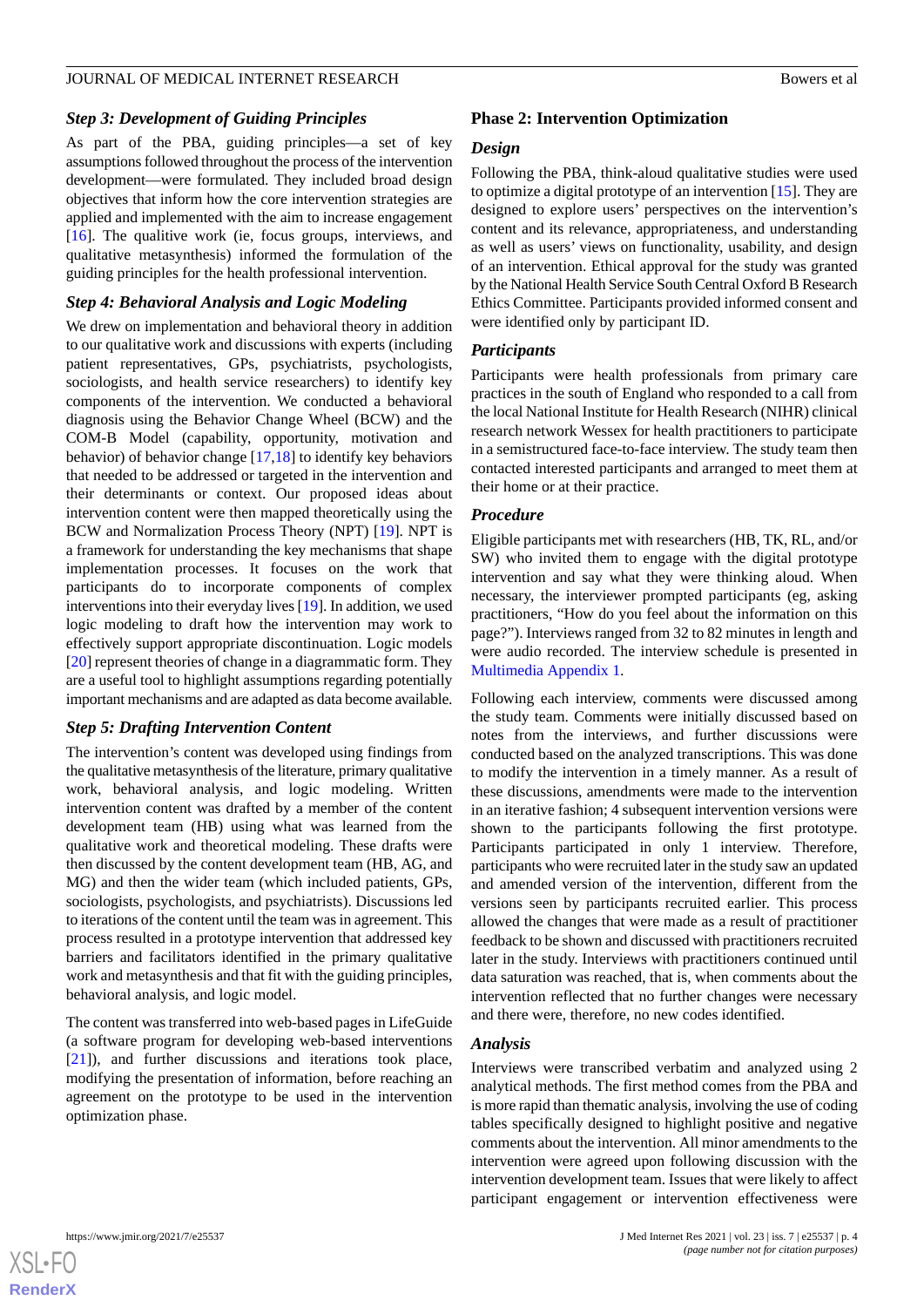discussed with the broader group before making changes. Along with positive and negative comment tabulation, we also conducted a thematic analysis of general or overall views about the intervention using NVivo software (QSR International) [[22](#page-13-4)[,23](#page-13-5)]. This more in-depth analysis aimed to capture participants'views of the intervention and ideas about how they may engage with it. The thematic analysis was central in making amendments to the intervention. HB independently coded the transcripts using thematic analysis and discussed an initial coding frame with a second researcher (AG). The broader team was included in discussions about labeling and interpretation. The findings of the in-depth thematic analysis are presented here.

# *Results*

# **Phase 1: Intervention Planning and Development**

# *Step 1: Systematic Reviewing*

Our qualitative thematic synthesis identified key barriers and facilitators to discontinuation for both patients and health professionals (refer to the study by Maund et al [[13\]](#page-12-11) for full details). The following issues were regarded as key to inform the development of the health professional intervention:

- GPs reported patient dependence on antidepressants and patients' difficult life circumstances as barriers to discontinuing antidepressants.
- Patients perceived their doctor as the navigator of discontinuation, responsible for recommending or approving the decision to discontinue, and responsible for initiating the discussion.
- Patients expected their doctor to support and guide them through the discontinuation process.
- Both patients and GPs acknowledged that the GP often does not have the time necessary to best support discontinuation.

The findings from this thematic synthesis informed the guiding principles, behavioral analysis, and logic model, which formed the basis for intervention content selection and development.

# *Step 2: Primary Qualitative Research*

Thematic analysis [\[22](#page-13-4)] of the focus groups and interviews resulted in 5 themes exploring barriers and facilitators for health professionals initiating and discussing discontinuation with patients (refer to the study by Bowers et al [[14\]](#page-12-12) for further details of the findings). After discussion, the following issues were determined to be the most relevant and directly informed intervention development:

- When neither the health professional nor the patient raises the topic of discontinuation, this may result in a form of collusion where both parties are assuming that the other party wants antidepressant treatment to continue.
- Health professionals were concerned about destabilizing well patients—some felt that continuing antidepressants was easier and less risky.
- Knowing the patient's history and past experiences with depression and antidepressants facilitated discontinuation discussions, although poor continuity made such conversations less likely.
- Insufficient information and understanding of antidepressant discontinuation made them less confident in their ability to successfully taper patients off antidepressants.
- Conversations about discontinuation are time consuming and require follow-up appointments, which are often limited.

These literature syntheses and qualitative interview findings informed the development of guiding principles, a behavioral analysis, the logic model, and the intervention content. For example, understanding that the GP's time constraints can be a barrier resulted in a key design objective being *to provide rapidly accessible information designed to increase self-efficacy for effectively managing discontinuation in patients* [\(Textbox](#page-2-1) [1\)](#page-2-1). The qualitative findings also directly informed the content of the intervention. For example, recognizing the collusion that results in both parties assuming that the other wants treatment to continue led to an intervention module dedicated to *broaching the subject* [\(Textbox 2](#page-5-0)).

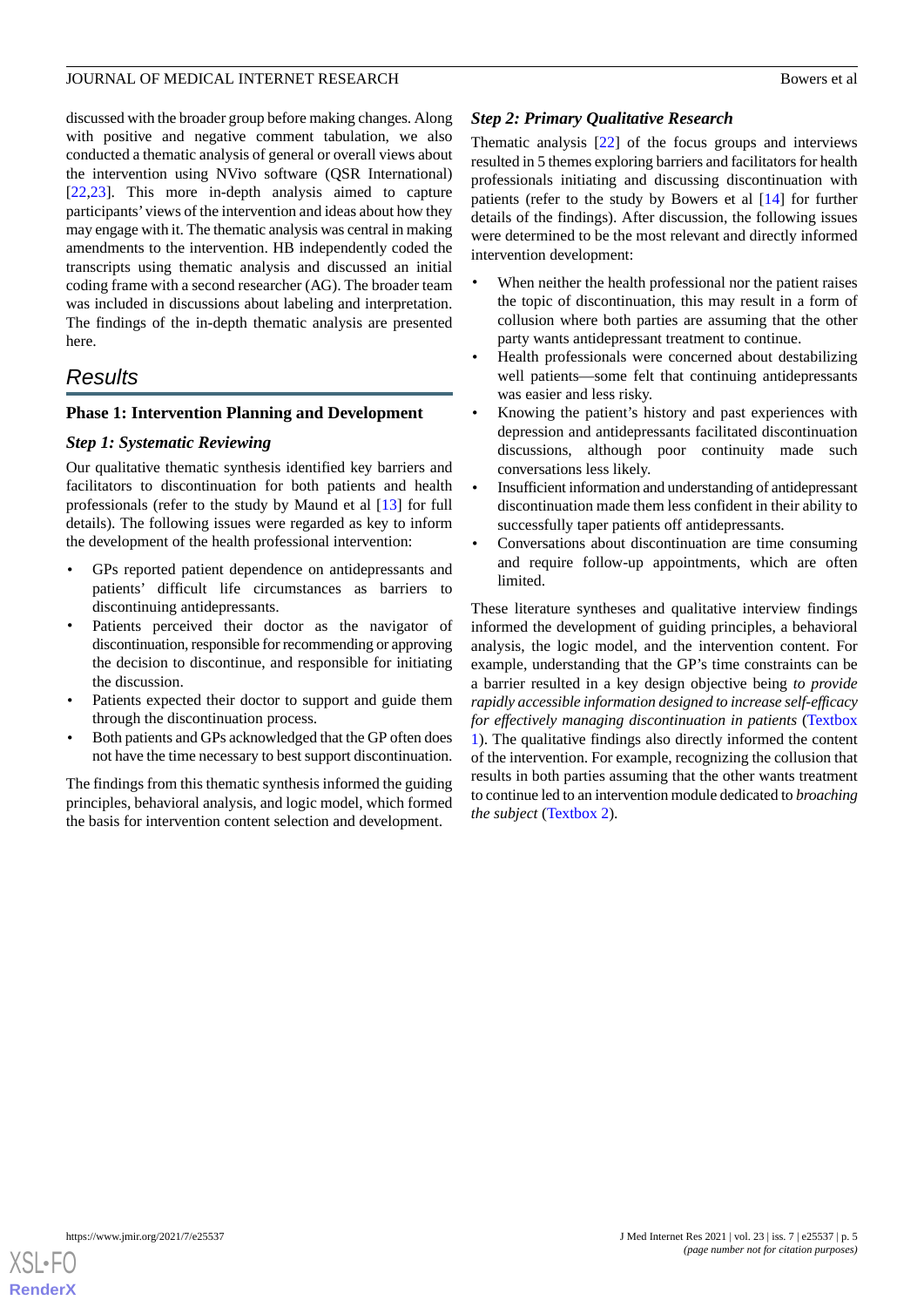<span id="page-5-0"></span>**Textbox 2.** Outline of the intervention content.

#### **Content and Description**

- Why reduce
	- A rationale for discontinuation highlighting patients' views on antidepressants and why they would prefer not to take them and covering evidence on relapse rates for patients discontinuing in primary care
- Broaching the subject
	- Guidance on addressing the topic of discontinuation within a consultation and acknowledging time constraints
- When to start tapering
	- Information about which patients might be appropriately considered for discontinuation and what time might be most appropriate to initiate the withdrawal
- Reduction schedules
	- Suggested reduction schedules for different medications under different circumstances (eg, depending on drug half-life or patients' previous experiences with withdrawal)
- Dealing with withdrawal symptoms
	- Information about distinguishing relapse from withdrawal symptoms and how to respond to mild, moderate, and severe withdrawal symptoms
- Dealing with relapse
	- Information about how patients are advised to manage their relapse prevention
	- Guidance on when it might be advisable to reinstate antidepressants in the face of relapse
- ADvisor for Health Professionals for patients
	- A brief overview of the content covered in the patient digital intervention to enable practitioners to recommend information in the web-based resource for patients to look at home
- Printable pages
	- Printable handouts to give to patients (eg, a tapering regime template)
- **Resources** 
	- Links to relevant papers and guidelines related to antidepressant discontinuation

# *Step 3: Guiding Principles for the REDUCE Intervention Package*

These principles included design objectives and design features ([Textbox 1\)](#page-2-1). Our 2 broad design objectives were (1) to build confidence that discontinuing antidepressant medication is safe and achievable in the long term and (2) to be an accessible, motivational resource that supports patients in managing their withdrawal, which aligns with their preferences. These objectives were achieved through the development of the patient digital intervention (which is described elsewhere [\[24](#page-13-6)]) and through the health professional intervention (eg, patients'views on enabling empathy and GP support informed the section for GPs to build their confidence that discontinuation is safe). The design features that support these objectives are presented in [Textbox 1](#page-2-1).

#### *Step 4: Behavioral Analysis and Logic Modeling*

The behavioral diagnosis for the health professional intervention can be found in [Multimedia Appendix 2](#page-12-16) [\[17](#page-12-15),[18\]](#page-13-0). Reducing and stopping antidepressant medication was our target behavior,

and reflective motivation and psychological capability were considered the key constructs for changing this behavior. In terms of increasing the psychological capability of health professionals, this would involve improving knowledge about discontinuation and setting expectations around the withdrawal process to build self-efficacy in discontinuing antidepressants. To improve reflective motivation for health professionals, the intervention targeted beliefs about treatment that may act as barriers to discontinuation (eg, that withdrawal is always challenging and unachievable).

Content for particular intervention modules was drafted and mapped against constructs from the BCW and NPT [\(Multimedia](#page-12-17) [Appendix 3](#page-12-17)). For example, in the module dedicated to providing a rationale for discontinuing antidepressants, the key BCW construct addressed is reflective motivation, and for NPT, the key constructs are enrollment and systematization. The logic model for the intervention is shown in [Figure 2](#page-6-0). Depicted in the logic model are the hypothesized relationships between barriers and facilitators to discontinuation intervention components, mechanisms, and outcomes.

```
XSL•FO
RenderX
```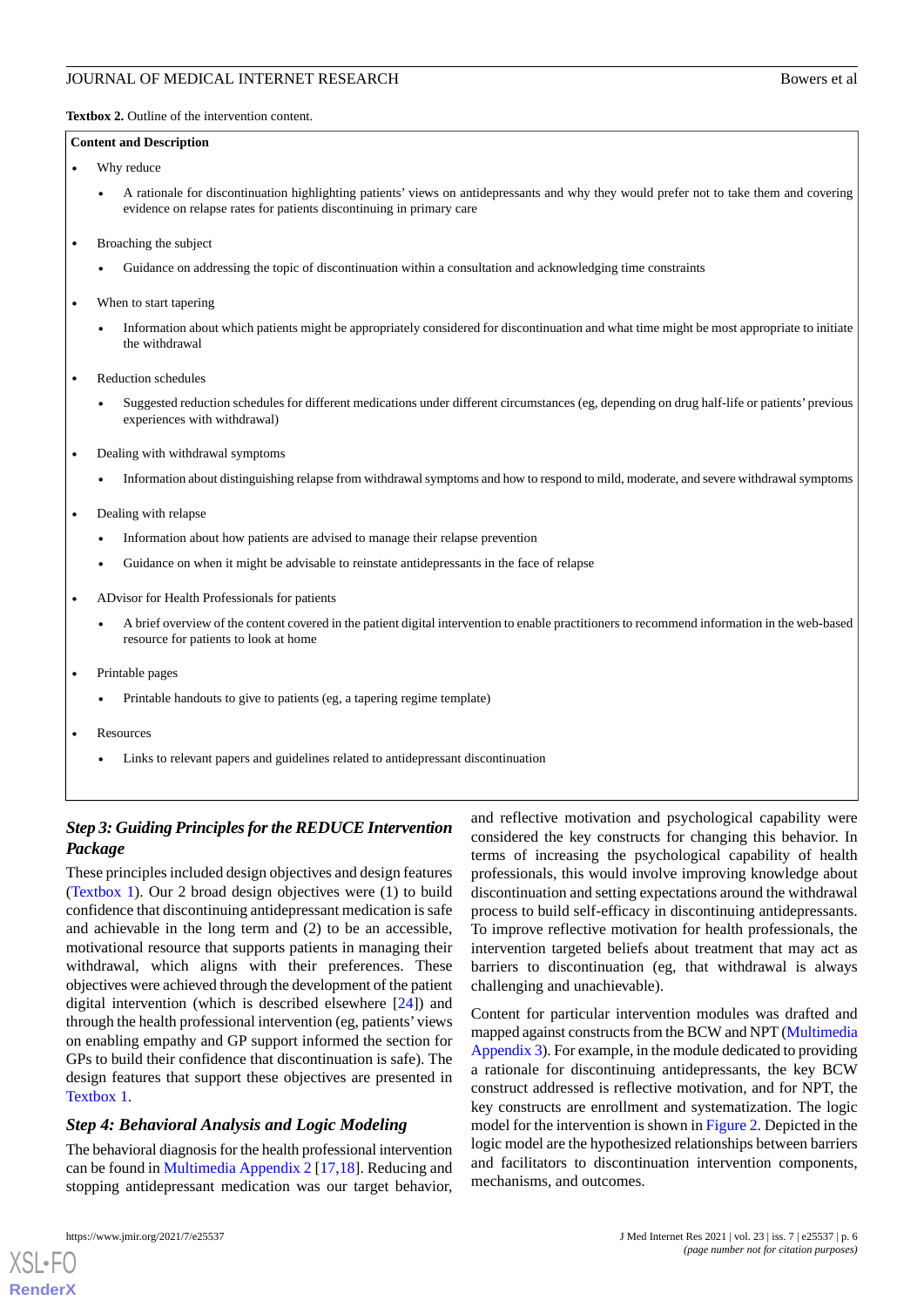<span id="page-6-0"></span>**Figure 2.** Logic model for Advisor HP. AD: antidepressant; GP: general practitioner; HP: health practitioner.



+ Denotes predicted positive relationship

- Denotes predicted negative relationship

#### *Step 5: Drafting Intervention Content*

A prototype digital web-based intervention was developed for health professionals involved in supporting patients to discontinue long-term antidepressant use. The contents of the web-based intervention are described in [Textbox 2.](#page-5-0) A digital intervention for patients was also developed, as reported separately [[24\]](#page-13-6).

The intervention was designed to be flexible to cater to the time constraints under which GPs work. As such, the topics covered were optional and accessible from the main menu page; users could skip content that they felt would not be beneficial to them.

This also meant that necessary information could be accessed quickly during a consultation.

# **Phase 2: Intervention Optimization**

#### *Participants*

Of the 32 practitioners who expressed interest, 13 could not be reached by the study team or could not take part (eg, because of time constraints or sickness), resulting in a final sample of 19 practitioners (2 NPs and 17 GPs); there were 8 men and 11 women. The mean age was 44.29 (SD 7.13) years, and the mean number of years since qualification was 14.39 (SD 7.77) years ([Table 1](#page-7-0)).

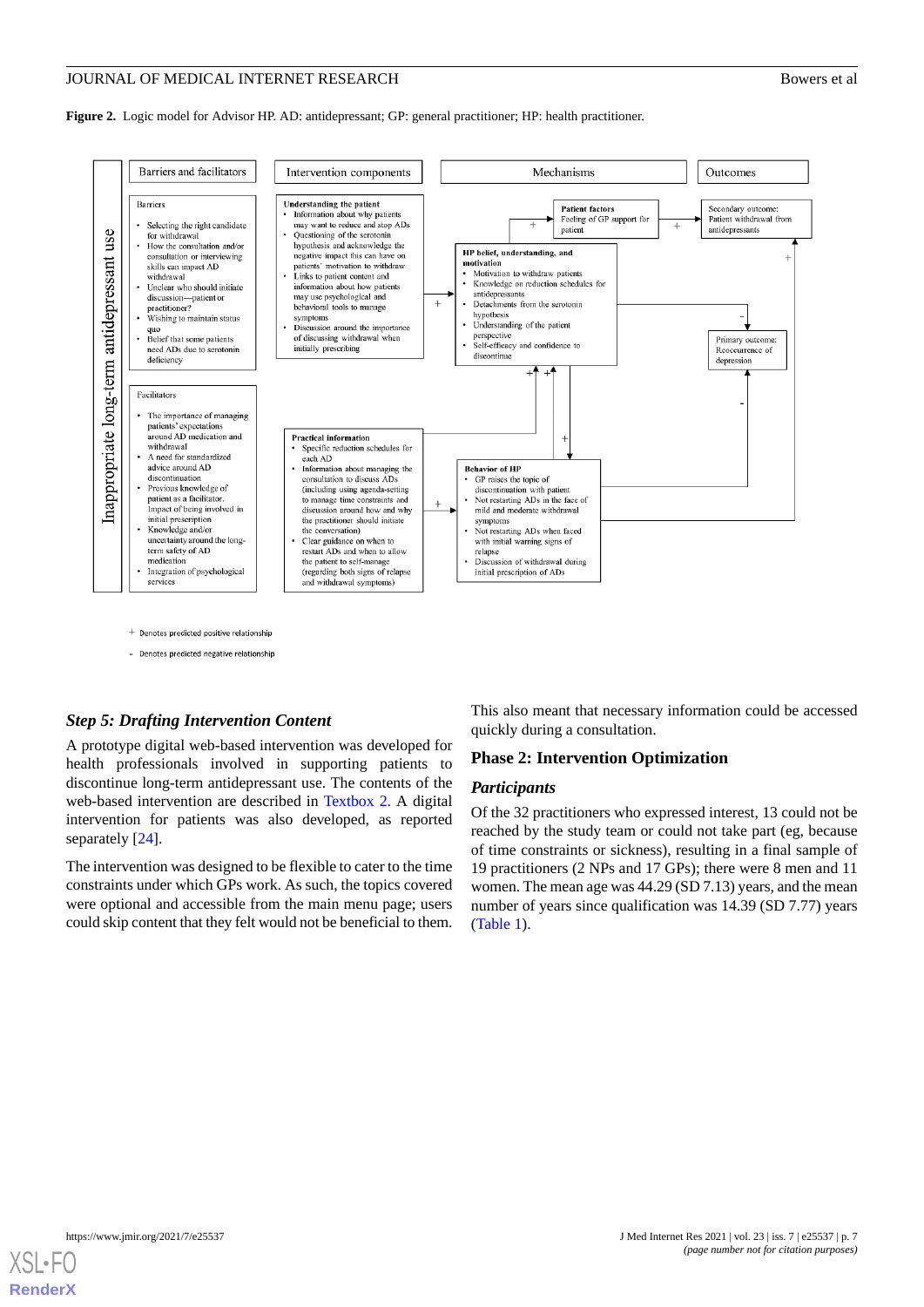<span id="page-7-0"></span>

|  | Table 1. Demographic information about think-aloud interview participants. |  |  |  |  |  |  |
|--|----------------------------------------------------------------------------|--|--|--|--|--|--|
|--|----------------------------------------------------------------------------|--|--|--|--|--|--|

| ID                                             | Sex                     | Role                              | Years qualified | Iteration seen              |
|------------------------------------------------|-------------------------|-----------------------------------|-----------------|-----------------------------|
| ${\rm GP}^a/15/01$                             | $\rm m^b$               | ${\rm GP}$                        | $\overline{4}$  | $\mathbf{1}$                |
| GP/11/01                                       | $\mathbf{f}^\mathrm{c}$ | ${\rm GP}$                        | $22\,$          | $\mathbf{1}$                |
| GP/11/02                                       | $\mathbf f$             | ${\rm GP}$                        | 32              | $\mathbf{1}$                |
| GP/13/01                                       | ${\bf m}$               | ${\rm GP}$                        | 14              | $\mathfrak{Z}$              |
| GP/14/01                                       | ${\bf m}$               | ${\rm GP}$                        | $34\,$          | $\mathbf{1}$                |
| $\textrm{GP}/16/01$                            | f                       | ${\rm GP}$                        | 14              | $\sqrt{2}$                  |
| GP/17/01                                       | $\mathbf f$             | ${\rm GP}$                        | $27\,$          | $\sqrt{2}$                  |
| GP/18/01                                       | $\mathbf f$             | GP                                | 26              | $\sqrt{2}$                  |
| GP/08/01                                       | ${\bf m}$               | ${\rm GP}$                        | $20\,$          | $\mathbf{1}$                |
| $\textrm{GP}/19/01$                            | m                       | ${\rm GP}$                        | $21\,$          | $\ensuremath{\mathfrak{Z}}$ |
| $\mathbf{NP}^{\mathbf{d}}\text{/}08\text{/}01$ | f                       | $\ensuremath{\mathbf{NP}}\xspace$ | 17              | $\mathbf{1}$                |
| $\textrm{GP}/21/01$                            | $\mathbf f$             | ${\rm GP}$                        | $\mathfrak{S}$  | $\overline{4}$              |
| GP/22/01                                       | f                       | ${\rm GP}$                        | 16              | $\overline{4}$              |
| GP/21/02                                       | f                       | ${\rm GP}$                        | $8\,$           | $\sqrt{5}$                  |
| GP/22/02                                       | ${\bf m}$               | ${\rm GP}$                        | Not recorded    | $\overline{4}$              |
| NP/23/01                                       | $\mathbf f$             | NP                                | Not recorded    | $\sqrt{5}$                  |
| $\textrm{GP}/25/01$                            | ${\bf m}$               | ${\rm GP}$                        | $12\,$          | $\overline{4}$              |
| GP/27/01                                       | ${\bf m}$               | ${\rm GP}$                        | $23\,$          | $\sqrt{5}$                  |
| GP/27/03                                       | $\mathbf f$             | ${\rm GP}$                        | 13              | 5                           |

<sup>a</sup>GP: general practitioner.

b<sub>m</sub>: male

<sup>c</sup>f: female.

<sup>d</sup>NP: nurse practitioner.

# *Findings*

#### **Summary of Thematic Analysis**

The thematic analysis of the 19 transcripts resulted in the following five themes: how Advisor for Health Professionals (ADvisor HP) would be used in practice, pitching at the right level for health professionals, *ADvisor HP is evidence based*, the need for brevity and quick access, and *ADvisor HP is useful*. Participant identifiers are presented after each quote, and the iteration number refers to the iteration of the intervention that the practitioner saw (ie, iteration 1 means that the participant saw the first iteration of the intervention). The changes made at each iteration are listed in [Textbox 3](#page-8-0).

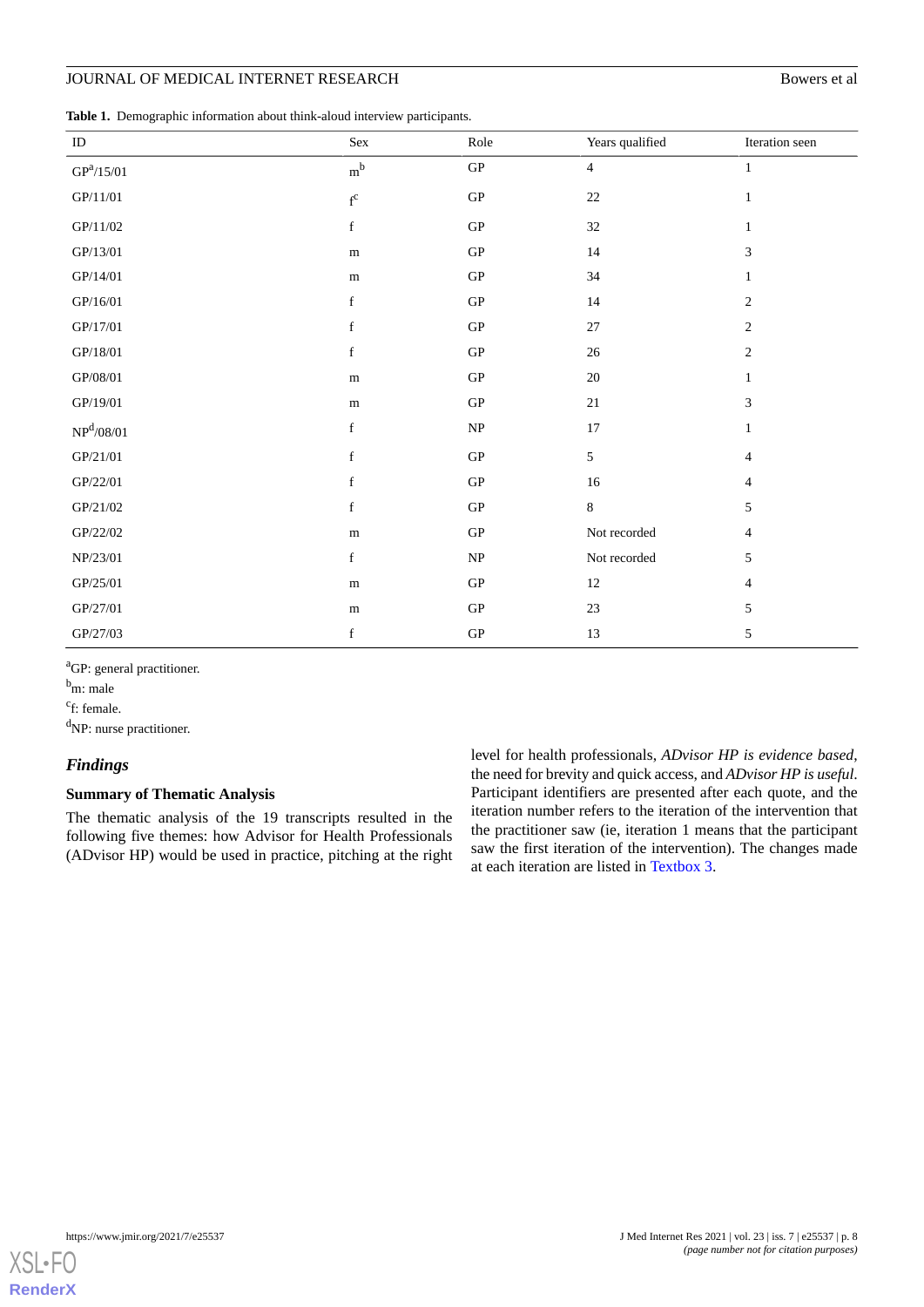<span id="page-8-0"></span>**Textbox 3.** Examples of changes made at each iteration based on the feedback from the think-aloud interview.

#### **Changes made following iteration 1 feedback**

- Clarified reporting of statistics on relapse rates after discontinuation
- Clarified that side effects improve once the antidepressant is stopped
- Provided further clarity around antidepressant use and discontinuation for treating anxiety
- Added qualifying statements such as "experienced GPs will know" to address comments around some of the information being well-known to more experienced general practitioners (GPs) but necessary for newly qualified GPs and nurse practitioners
- Added that there is evidence to support that asking about additional concerns in a consultation does not extend the length of a consultation
- Amended the definition of patients who are currently well to include those who may still have mild symptoms
- Emphasized that the included reduction schedules are suggestions and may be individualized
- Fixed typos
- Added clarity on the timeframe of withdrawal symptoms compared with symptoms of relapse
- Provided specific information about anxiety as a withdrawal symptom

#### **Changes made following iteration 2 feedback**

- Revised text to be more concise, using more bullet points
- Changed navigation, so that each module provides an overview with an option to read about it in more detail
- Revised tone to be less prescriptive

#### **Changes made following iteration 3 feedback**

- Formatting changes (eg, font choices, text box color, and image layout)
- Navigation changes (eg, making the end of a section and navigation back to the main menu clearer)
- Correction of typos

#### **Changes made following iteration 4 feedback**

- Navigation buttons amended (ie, removing "exit" buttons to help people navigate back to the main menu)
- Added clarity around what information patients get from their digital intervention
- Revised wording around the timing of tapering regimes

#### **How ADvisor HP Would Be Used in Practice**

Participants described using ADvisor HP as a resource of information which they can refer to. Nine participants felt that they would first read through ADvisor HP as a whole and that once all of the information was read, they would not need to refer back to the same information many times:

*I really like it. Is it potentially going to be — I mean — not quite a one-off visit...but, you know, if you had worked all the way through it, yes, you don't have a photographic memory, but — because you've given us some nice, simplistic regimes, it isn't something necessarily that I'm going to refer to umpteen times a day [I: Right], because, of course, once you've done it three or four times, you're going to know what that regime is.* [GP/22/01, iteration 4]

Many health professionals liked that they could engage with the intervention in different ways, for example, *dipping in and out* (n=4) and using in a targeted fashion for specific knowledge, as needed (n=7). Two participants said they would save a shortcut on their computer for easy and quick access to information if and when they needed it:

*I do like that you pick what you want to read and so you can dip in with what you think you want to know and dip out. It's your choice what you do; you don't have to read through the whole thing to get to what you're particularly interested in, because there will be times when you think — actually I just don't know what to do about — about that, so you can dip in and look at that. So, yes, I like that.* [GP/11/02, iteration 1]

Three health professionals (2 nurses and 1 GP) talked about using ADvisor HP more regularly and making it a part of everyday practice:

*Yes, I would definitely use it in practice — on a day-to-day — like I said, just looking in between consultations or if I had a particular patient that I'd discussed it with and — I may even kind of ring them back if I'd looked at it after the consultation and make suggestions.* [NP/08/01, iteration 1]

Some health professionals talked about printing copies of the information both for easy access for themselves and to hand to patients, as they felt there was something beneficial in the act of physically giving something. Therefore, we added 2 printouts

```
XSL•FO
RenderX
```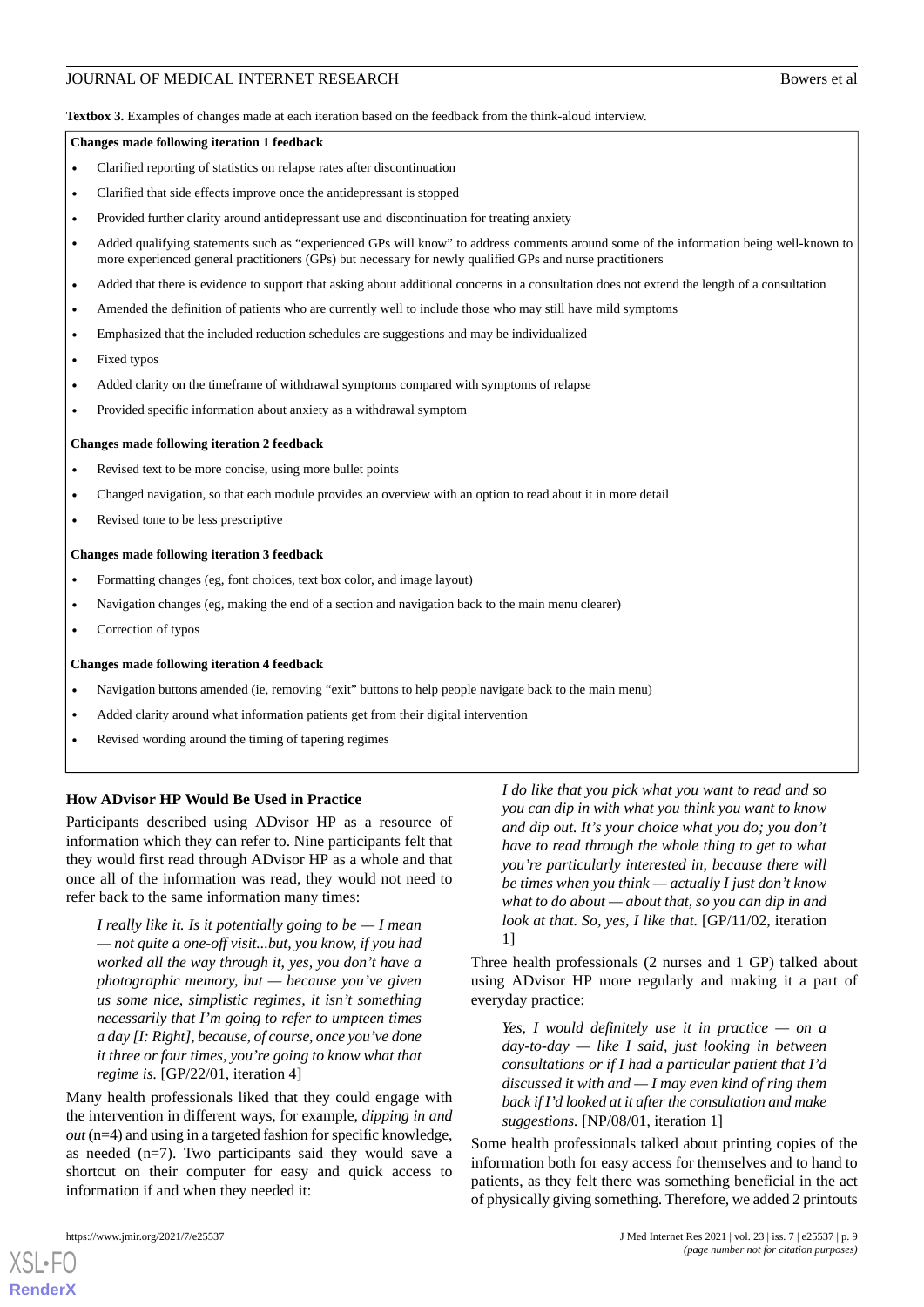to be given to patients—one to direct patients to specific content in the patient intervention, ADvisor, and another to be used to provide a personalized tapering regime:

*Patients like to go out the room holding something, don't they, whether it's a prescription or something and to give them something to do for themselves, gives them a bit more ownership of it and it feels like they're doing something for themselves, rather than having to rely on us and the tablets all the time.* [GP/18/01, iteration 2]

Very few health professionals felt that they would use ADvisor HP within a consultation for their own information. However, some talked about using ADvisor HP collaboratively with a patient within a consultation as a way of showing the patient reliable information and providing evidence for their clinical decision making:

*I think sometimes, although it's for the doctor, sometimes it's quite useful to show the patients these things as well. I don't tend to use the internet that much but sometimes when you get a leaflet or you find something that's kind of - and to us, if you show it to the patients as well, then it builds up that trust a bit more as well, that that's why you're doing it. You show evidence for things.* [GP/18/01, iteration 2]

When discussing how they envisage ADvisor HP being used in practice, 3 GPs reported that they did not feel they would use it. The reasons they provided were that it would be difficult to find the time to read it and that they already knew the information contained in ADvisor HP:

*I think most GPs would love to get their patients off antidepressants; if we could give patients a link to a website supporting that, then that's great and we could come to a plan together, but I don't know that I necessarily need to read that, to make that plan.* [GP/16/01, iteration 2]

There was acknowledgment among some health professionals that work would need to be done to get other HPs to engage with and be aware of ADvisor HP:

*I think it would be really helpful. I'm not quite sure how you're going to — market it as such, because obviously all of us get absolutely inundated with there's a new tool for this and a new resource for that and new guidance on this and — we have to cherry pick what we actually even — bother looking at, let alone going through.* [GP/22/01, iteration 4]

#### **Pitching It at the Right Level for GPs**

Later iterations reduced the detail of information where health professionals highlighted that it was common knowledge or unnecessary and it was stated in ADvisor HP that information may not be new but may act as a reminder [\(Textbox 3](#page-8-0)). Two GPs also commented that the tone of the intervention could be less prescriptive:

*So in, under this talking to the patient heading, sounds like a lot of it is so obvious that it's patronising and could be annoying to a GP.* [GP/15/01, iteration 1]

[XSL](http://www.w3.org/Style/XSL)•FO **[RenderX](http://www.renderx.com/)**

Some of these health professionals explained that it was still useful to include information they already knew, as it can act as a reminder and may be useful to less experienced practitioners and trainees. A GP explained that it is reassuring to read that the guidance corresponds to what they are already doing in practice:

*I suppose a lot of it — you know — I feel I know already, in truth, but there's — it's a reminder. And actually, you know, it's a prompt that when — when I'm next speaking to somebody, I might just — and we're talking about coming off antidepressants, I might actually just specifically touch on those areas, whereas before I would have probably waited until they told me those things.* [GP/27/01, iteration 5]

A GP explained that information that may seem obvious to some GPs does not need to be excluded from ADvisor HP. By having a main menu and easy access to different sections, one could quickly move from one section to another if they felt that the information was not something they needed to read:

*If you go on to a section and you think, I know that already, you could always come out of it.* [GP/11/02, iteration 1]

Despite these comments, many of the GPs reported learning something new in ADvisor HP, in particular, new information about antidepressants (eg, switching to another antidepressant to help avoid distressing withdrawal), patient perspectives (eg, patients expect their GP to initiate discontinuation conversations), and how psychological therapeutic techniques may help patients to discontinue antidepressants:

*That's interesting. It says many patients may continue taking their antidepressant because they believe the GP wants them to, because I've always thought it was almost the opposite way around, that patients want to carry on their antidepressants and GPs are trying to take them off it. And I often find that people are saying — please don't make me stop them and wanting to carry on with them for longer, but probably I'm wrong; maybe that's just an anecdotal thing for me and it seems, from this, that they've shown that if a GP doesn't suggest discontinuing, that they'll just carry on and on and on.* [GP/27/03, iteration 5]

Two GPs explicitly stated that they would change their practice following new information in ADvisor HP. They would now be more inclined to broach the subject of stopping, more likely to ask patients about upcoming life events that may interfere and be less inclined to restart antidepressants in the face of withdrawal symptoms:

*So if that [symptoms of depression or anxiety] happens within a couple of days of the dose change then it's probably not a relapse; it's probably more a withdrawal. But it's a good reminder for me, because I think if I had a patient come back to me, having cut their SSRI, then within a few days was saying they felt awful, I might just be tempted to put them back on it, really. [I: Right] Whereas actually*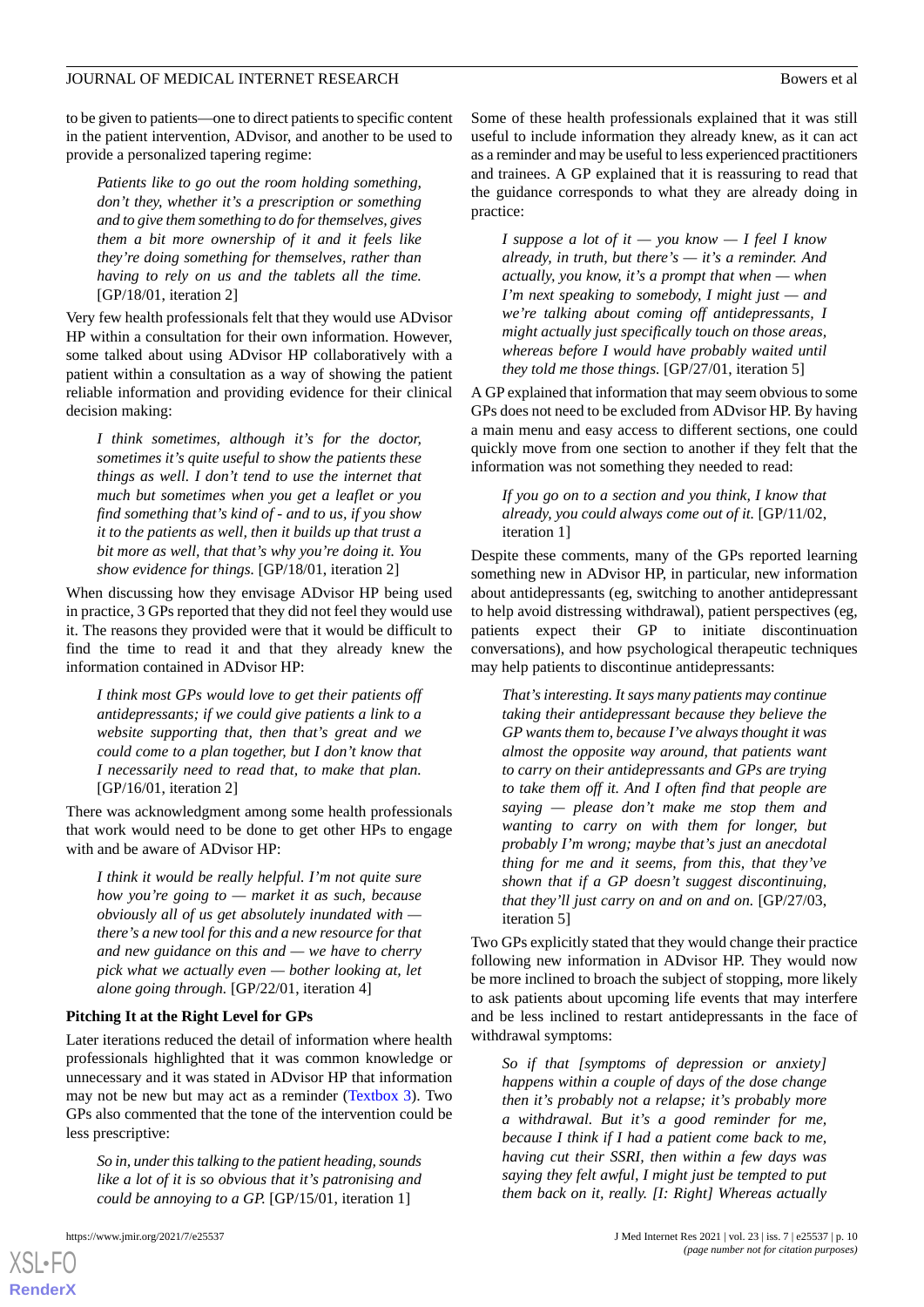*now I might be tempted to — encourage them to stay with it for a bit longer.* [GP/27/01, iteration 5]

#### **ADvisor HP is Evidence Based**

Health professionals reported reassurance that the information was in line with the National Institute for Health and Care Excellence (NICE) guidance and liked the references to research to support the information in ADvisor HP:

*So I guess it's reassuring to have some evidence-base and some NICE guidelines incorporated. As this is a practitioner website, I guess it — it's helpful to give peace of mind and reassure people that actually it's the right thing to do, to come off when — when certain criteria have been fulfilled, as it were* [GP/08/01, iteration 1]

In particular, evidence showing the relatively low relapse rates of patients was found to be reassuring by 5 of the GPs in the sample. They also felt that these figures would be useful in reassuring the patient, who may fear discontinuation:

*I actually — I'm quite impressed with the number that came off; that's more than I thought. [I: Okay] So that's quite good and it probably would make me a bit more motivated to try and get people off.* [GP/16/02, iteration 2]

Also, 2 GPs acknowledged that the existing guidelines are not easy to navigate when looking for particular pieces of information or guidance. They felt that ADvisor HP made it easy to access the information needed:

*So I think a lot of people would be interested in the research evidence for it. Yes, just looking who is eligible to discontinue, which I think is quite important, because NICE guidelines tend to be a little bit thick and long winded and it's hard to really condense them, I think, to get the information you need, sometimes, so that's quite helpful, having just those several bullets points there.* [GP/25/01, iteration 4]

#### **The Need for Brevity**

Many health professionals highlighted their strict time constraints and, thus, the need to access information quickly. Five GPs commented, particularly in the earlier iterations, that ADvisor HP was time consuming to go through and that this may prevent them from being able to use the intervention. A large number of health professionals reported that there was more information than necessary. Some suggested that although the content was useful, it could be presented more concisely:

*I think the overwhelming thing is probably we have such limited time and we need to be able to look at everything so quickly and you need to be able to find something straightaway. So I think it is, because you very much go straight into it [the main menu] and then you go to Reduction Schedules, as long as you've looked at it before and know where they are.* [GP/21/01, iteration 4]

However, 4 GPs and 1 NP reported that the intervention was concise and not too big to go through. Nevertheless, in further

iterations of ADvisor HP, the content was revised to be more concise. It is possible that these changes resulted in health professionals finding the content more manageable to go through:

*I like the type font, I think it's quite clear, the photos are appropriate. It's very easy to read. The whole package isn't too big and you know what you're dealing with.* [GP/21/02, iteration 5]

#### **ADvisor HP Is Useful**

Throughout the interviews, GPs and nurses commented that the information in ADvisor HP was useful. There were mixed views, in that different pieces of information were reported as useful by different participants. This fits with the guiding principles of ADvisor HP, in that the information should be flexible so that participants can access what they find useful, without the need to view the information they may not wish to view at that time. Tapering regimes were highlighted as particularly useful by 13 of the 15 health professionals, which fits with our primary qualitative evidence that there is a lack of existing clear, accessible guidance:

*I think the most helpful bits are probably actually looking at the advice on the medications and the exact dosage regimes to use and I think probably the information for the patients is all quite good.* [GP/21/01, iteration 4]

Two GPs did not find tapering guidance useful, reporting that they already knew it and that drug regimens need tailoring to each individual patient.

Many health professionals also reported that the information on how to deal with withdrawal symptoms and how to distinguish between them and signs of relapse was useful:

*Yes, the contrast between withdrawal and relapse, especially the timeframe.... Yes, I think that's quite a good table; I like that* [GP/16/01, iteration 2]

By the end of the interviews, the main issues with ADvisor HP were resolved. The intervention was deemed ready for the forthcoming feasibility trial (which will be reported elsewhere).

# *Discussion*

#### **Principal Findings**

Using the PBA, we developed a digital intervention designed to support health care professionals helping patients to withdraw from long-term antidepressant treatment. This intervention was based on a systematic literature review, in-depth qualitative research, and discussion with experts. The intervention aims to provide easily accessible, evidence-based guidance for health professionals and is grounded in practitioner perspectives and preferences. It was designed to be part of an intervention package along with a patient digital resource and patient telephone support with a psychological practitioner.

The think-aloud interview findings suggest that ADvisor HP could work in practice, as the information is quickly accessible and based on the latest evidence. The intervention will be examined in a feasibility randomized control trial in which a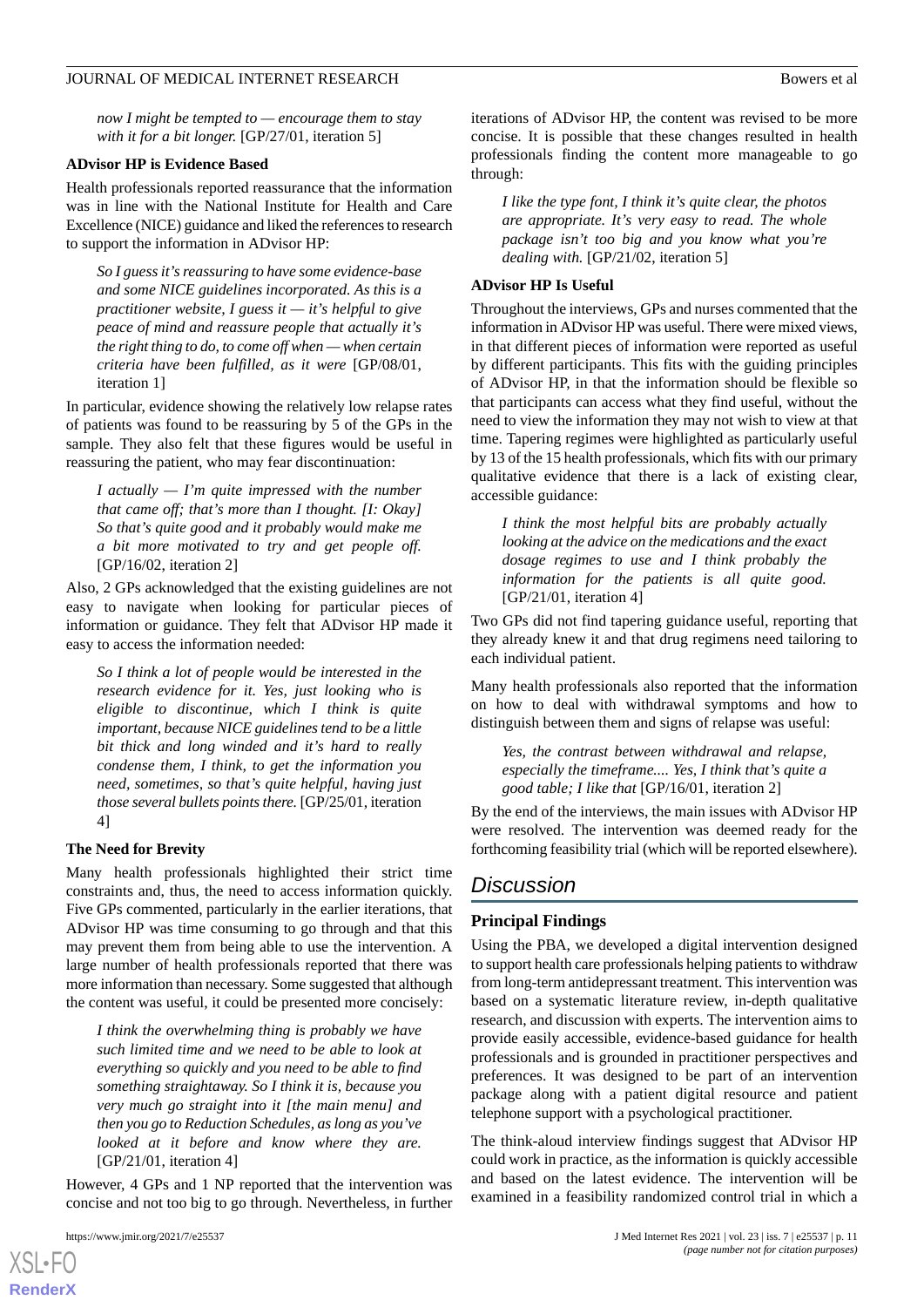qualitative and quantitative process evaluation will be carried out. This feasibility study will explore how practitioners engage with the intervention to support to patients discontinuing antidepressants. Further intervention modifications may occur in response to the findings of the feasibility trial, in line with the latter stages of the PBA [[15\]](#page-12-13).

A digital intervention may be particularly useful in imparting knowledge and possibly more limited in changing practitioners' attitudes and developing their skills. Educational research suggests that attitudes toward mental health problems may need to be challenged in peer group discussions and that a combination of modeling, role-play, and video feedback might be needed for the acquisition of new skills [[25\]](#page-13-7). However, such educational initiatives are expensive and time consuming, and given the high prevalence of inappropriate long-term prescription of antidepressants and the time pressures under which primary care practitioners work, interventions that can quickly be applied at scale are needed.

Many previously developed tools to support practitioners in deprescribing have focused on clinical decision-making support systems or polypharmacy, particularly in older adult patients [[26](#page-13-8)[,27](#page-13-9)]. These tools often result in increased deprescribing; however, our qualitative work suggests that further education and belief or attitude change around antidepressant discontinuation would be needed to support deprescribing for long-term antidepressants. A study of antibiotic prescribing provided GPs with an internet education tool that was optimized using think-aloud methods [\[28](#page-13-10)]. This intervention resulted in significantly lower rates of antibiotic prescribing [\[29](#page-13-11)]. In using the PBA to develop ADvisor HP, health professionals' beliefs have informed the initial development and the optimization of the intervention, which may therefore support belief and behavior change.

#### **Limitations**

This study has some limitations. Many of the practitioners recruited for the focus groups and think-aloud interviews were recruited from less deprived regions of the south of England. Many patients who live in these regions are from more affluent backgrounds, with few from ethnic minorities. Therefore, the

perspectives in this work may not represent broader cultures and experiences of antidepressant treatment nationally. In the feasibility work and the subsequent fully powered randomized control trial, further qualitative work will be carried out with a larger and more diverse population of practitioners in England and Wales.

It is possible that the practitioners who were interested in participating were already interested in mental health research and may, therefore, be more knowledgeable than other practitioners who may show a less keen interest in this research topic. The potential bias in our qualitative sample may explain why some GPs felt that the information was not new. Some GPs who participated in the think-aloud interviews felt that they did not need the information in the intervention, but nevertheless, they thought that it would be useful for GP trainees and doctors who are relatively new to UK family practice. Recruiting practices in different regions with a more diverse sample in the feasibility and main trials may encourage participating practitioners who are less informed about antidepressant discontinuation to take part. This development work included only 2 NPs, of whom both were prescribers responsible for managing long-term antidepressant use in primary care. Many practices do not involve NPs in the management and discontinuation of antidepressants. This limited representation of NPs made it difficult to identify differences between GPs' perspectives and nurses'perspectives. Conducting more research with NPs and other health care professionals who may be involved in antidepressant discontinuation would be useful to further understand how this intervention may be used. Exploring views on the intervention with a broader sample will help ensure that the intervention is pitched at the right level.

#### **Conclusions**

This development work has demonstrated the need for a brief and accessible intervention for health professionals. In addition, the think-aloud interviews suggested that the developed intervention may contribute to a change in attitudes and behaviors related to antidepressant discontinuation. The randomized trial will test whether the intervention works in terms of enhancing the discontinuation of antidepressants, while measuring the effects on depressive symptoms.

# **Acknowledgments**

The ADvisor HP intervention was developed using LifeGuide software and/or methodologies, which was partly funded by the NIHR Southampton Biomedical Research Centre. The authors would like to acknowledge Emma Maund who conducted the 2 systematic reviews that informed the intervention development.

# **Conflicts of Interest**

<span id="page-11-0"></span>TK reports grants from the NIHR during the conduct of the study. JM reports grants from the NIHR during the conduct of the study and is a board member of the Council for Evidence-Based Psychiatry, an unfunded organization, whose mission is to "communicate evidence of the potentially harmful effects of psychiatric drugs to the people and institutions in the UK that can make a difference," and a cochairperson of the Critical Psychiatry Network. CD reports grants from the NIHR during the conduct of the study. MM reports grants from the NIHR during the conduct of the study.

# **Multimedia Appendix 1**

Interview schedule. [[DOCX File , 61 KB](https://jmir.org/api/download?alt_name=jmir_v23i7e25537_app1.docx&filename=cde30ed1f07f885a3c01b018c4bd13ff.docx)-[Multimedia Appendix 1\]](https://jmir.org/api/download?alt_name=jmir_v23i7e25537_app1.docx&filename=cde30ed1f07f885a3c01b018c4bd13ff.docx)



**[RenderX](http://www.renderx.com/)**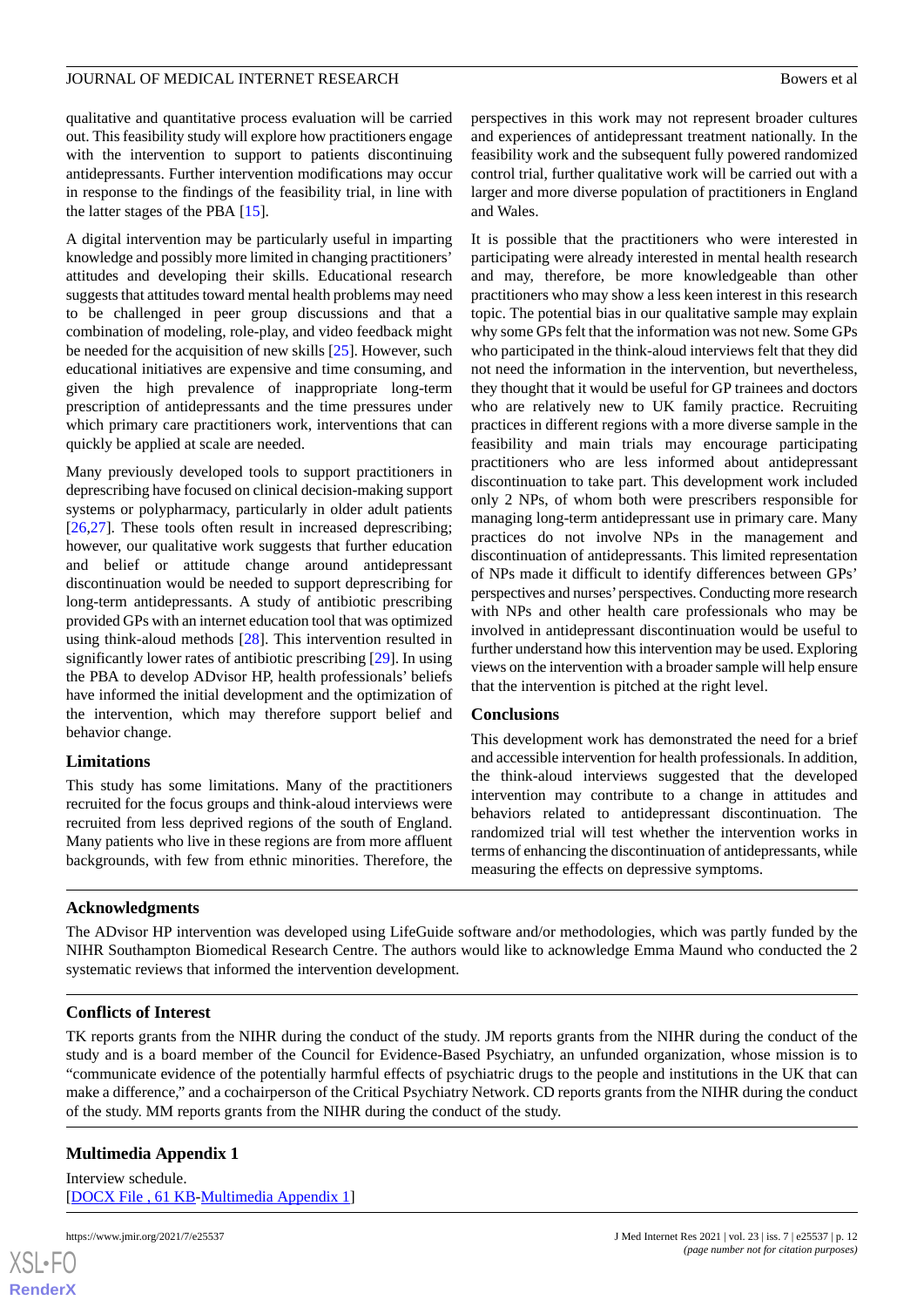# <span id="page-12-16"></span>**Multimedia Appendix 2**

Behavioral diagnosis. [[DOCX File , 18 KB](https://jmir.org/api/download?alt_name=jmir_v23i7e25537_app2.docx&filename=e99684f3dc247daba616040fd7cc37a5.docx)-[Multimedia Appendix 2\]](https://jmir.org/api/download?alt_name=jmir_v23i7e25537_app2.docx&filename=e99684f3dc247daba616040fd7cc37a5.docx)

# <span id="page-12-17"></span>**Multimedia Appendix 3**

Theoretical modeling for intervention content. [[DOCX File , 25 KB](https://jmir.org/api/download?alt_name=jmir_v23i7e25537_app3.docx&filename=0e71e8cc5248f1c7d45660c0d8b05ca5.docx)-[Multimedia Appendix 3\]](https://jmir.org/api/download?alt_name=jmir_v23i7e25537_app3.docx&filename=0e71e8cc5248f1c7d45660c0d8b05ca5.docx)

# <span id="page-12-0"></span>**References**

- <span id="page-12-1"></span>1. Prescription Cost Analysis - England, 2018 [PAS]. Prescription Cost Analysis, NHS Digital. 2019. URL: [https://digital.](https://digital.nhs.uk/data-and-information/publications/statistical/prescription-cost-analysis/2018) [nhs.uk/data-and-information/publications/statistical/prescription-cost-analysis/2018](https://digital.nhs.uk/data-and-information/publications/statistical/prescription-cost-analysis/2018) [accessed 2021-06-07]
- <span id="page-12-2"></span>2. Taylor S, Annand F, Burkinshaw P, Greaves F, Kelleher M, Knight J, et al. Dependence and withdrawal associated with some prescribed medicines : an evidence review. Public Health England, London. 2019. URL: [https://assets.](https://assets.publishing.service.gov.uk/government/uploads/system/uploads/attachment_data/file/940255/PHE_PMR_report_Dec2020.pdf) [publishing.service.gov.uk/government/uploads/system/uploads/attachment\\_data/file/940255/PHE\\_PMR\\_report\\_Dec2020.](https://assets.publishing.service.gov.uk/government/uploads/system/uploads/attachment_data/file/940255/PHE_PMR_report_Dec2020.pdf) [pdf](https://assets.publishing.service.gov.uk/government/uploads/system/uploads/attachment_data/file/940255/PHE_PMR_report_Dec2020.pdf) [accessed 2021-06-21]
- <span id="page-12-3"></span>3. Kendrick T, Stuart B, Newell C, Geraghty AW, Moore M. Did NICE guidelines and the Quality Outcomes Framework change GP antidepressant prescribing in England? Observational study with time trend analyses 2003-2013. J Affect Disord 2015 Nov 01;186:171-177. [doi: [10.1016/j.jad.2015.06.052](http://dx.doi.org/10.1016/j.jad.2015.06.052)] [Medline: [26241666\]](http://www.ncbi.nlm.nih.gov/entrez/query.fcgi?cmd=Retrieve&db=PubMed&list_uids=26241666&dopt=Abstract)
- <span id="page-12-4"></span>4. Moore M, Yuen HM, Dunn N, Mullee MA, Maskell J, Kendrick T. Explaining the rise in antidepressant prescribing: a descriptive study using the general practice research database. Br Med J 2009 Oct 15;339:b3999 [\[FREE Full text\]](http://europepmc.org/abstract/MED/19833707) [doi: [10.1136/bmj.b3999\]](http://dx.doi.org/10.1136/bmj.b3999) [Medline: [19833707\]](http://www.ncbi.nlm.nih.gov/entrez/query.fcgi?cmd=Retrieve&db=PubMed&list_uids=19833707&dopt=Abstract)
- 5. Ambresin G, Palmer V, Densley K, Dowrick C, Gilchrist G, Gunn JM. What factors influence long-term antidepressant use in primary care? Findings from the Australian diamond cohort study. J Affect Disord 2015 May 01;176:125-132. [doi: [10.1016/j.jad.2015.01.055\]](http://dx.doi.org/10.1016/j.jad.2015.01.055) [Medline: [25704565\]](http://www.ncbi.nlm.nih.gov/entrez/query.fcgi?cmd=Retrieve&db=PubMed&list_uids=25704565&dopt=Abstract)
- <span id="page-12-5"></span>6. Cruickshank G, Macgillivray S, Bruce D, Mather A, Matthews K, Williams B. Cross-sectional survey of patients in receipt of long-term repeat prescriptions for antidepressant drugs in primary care. Ment Health Fam Med 2008 Jun;5(2):105-109 [[FREE Full text](http://europepmc.org/abstract/MED/22477855)] [Medline: [22477855](http://www.ncbi.nlm.nih.gov/entrez/query.fcgi?cmd=Retrieve&db=PubMed&list_uids=22477855&dopt=Abstract)]
- <span id="page-12-7"></span><span id="page-12-6"></span>7. Piek E, Kollen BJ, van der Meer K, Penninx BW, Nolen WA. Maintenance use of antidepressants in Dutch general practice: non-guideline concordant. PLoS One 2014 Feb;9(5):e97463-e97467 [[FREE Full text](https://dx.plos.org/10.1371/journal.pone.0097463)] [doi: [10.1371/journal.pone.0097463](http://dx.doi.org/10.1371/journal.pone.0097463)] [Medline: [24858011](http://www.ncbi.nlm.nih.gov/entrez/query.fcgi?cmd=Retrieve&db=PubMed&list_uids=24858011&dopt=Abstract)]
- <span id="page-12-8"></span>8. Ferguson JM. SSRI antidepressant medications: adverse effects and tolerability. Prim Care Companion J Clin Psychiatry 2001 Feb;3(1):22-27 [\[FREE Full text\]](http://www.psychiatrist.com/PCC/article/Pages/2001/v03n01/v03n0105.aspx) [doi:  $10.4088/pec.v03n0105$ ] [Medline: [15014625](http://www.ncbi.nlm.nih.gov/entrez/query.fcgi?cmd=Retrieve&db=PubMed&list_uids=15014625&dopt=Abstract)]
- <span id="page-12-9"></span>9. McCrone P, Dhanasiri S, Patel A, Knapp M, Lawton-Smith S. Paying the Price: The Cost of Mental Health Care in England to 2026. London: The King's Fund; Oct 2008:1-165.
- <span id="page-12-10"></span>10. Sinclair JE, Aucott LS, Lawton K, Reid IC, Cameron IM. The monitoring of longer term prescriptions of antidepressants: observational study in a primary care setting. Fam Pract 2014 Aug;31(4):419-426. [doi: [10.1093/fampra/cmu019](http://dx.doi.org/10.1093/fampra/cmu019)] [Medline: [24850795](http://www.ncbi.nlm.nih.gov/entrez/query.fcgi?cmd=Retrieve&db=PubMed&list_uids=24850795&dopt=Abstract)]
- <span id="page-12-11"></span>11. Eveleigh R, Grutters J, Muskens E, Voshaar RO, van Weel C, Speckens A, et al. Cost-utility analysis of a treatment advice to discontinue inappropriate long-term antidepressant use in primary care. Fam Pract 2014 Oct;31(5):578-584. [doi: [10.1093/fampra/cmu043](http://dx.doi.org/10.1093/fampra/cmu043)] [Medline: [25121977\]](http://www.ncbi.nlm.nih.gov/entrez/query.fcgi?cmd=Retrieve&db=PubMed&list_uids=25121977&dopt=Abstract)
- <span id="page-12-12"></span>12. Johnson CF, Macdonald HJ, Atkinson P, Buchanan AI, Downes N, Dougall N. Reviewing long-term antidepressants can reduce drug burden: a prospective observational cohort study. Br J Gen Pract 2012 Nov;62(604):e773-e779 [[FREE Full](https://bjgp.org/cgi/pmidlookup?view=long&pmid=23211181) [text](https://bjgp.org/cgi/pmidlookup?view=long&pmid=23211181)] [doi: [10.3399/bjgp12X658304\]](http://dx.doi.org/10.3399/bjgp12X658304) [Medline: [23211181\]](http://www.ncbi.nlm.nih.gov/entrez/query.fcgi?cmd=Retrieve&db=PubMed&list_uids=23211181&dopt=Abstract)
- <span id="page-12-13"></span>13. Maund E, Dewar-Haggart R, Williams S, Bowers H, Geraghty AW, Leydon G, et al. Barriers and facilitators to discontinuing antidepressant use: a systematic review and thematic synthesis. J Affect Disord 2019 Feb 15;245(1):38-62 [[FREE Full text](https://www.jmir.org/2015/1/e30/)] [doi: [10.1016/j.jad.2018.10.107](http://dx.doi.org/10.1016/j.jad.2018.10.107)] [Medline: [30366236\]](http://www.ncbi.nlm.nih.gov/entrez/query.fcgi?cmd=Retrieve&db=PubMed&list_uids=30366236&dopt=Abstract)
- <span id="page-12-14"></span>14. Bowers HM, Williams SJ, Geraghty AW, Maund E, O'brien W, Leydon G, et al. Helping people discontinue long-term antidepressants: views of health professionals in UK primary care. BMJ Open 2019 Jul 04;9(7):e027837 [\[FREE Full text](https://bmjopen.bmj.com/lookup/pmidlookup?view=long&pmid=31278099)] [doi: [10.1136/bmjopen-2018-027837\]](http://dx.doi.org/10.1136/bmjopen-2018-027837) [Medline: [31278099\]](http://www.ncbi.nlm.nih.gov/entrez/query.fcgi?cmd=Retrieve&db=PubMed&list_uids=31278099&dopt=Abstract)
- <span id="page-12-15"></span>15. Yardley L, Morrison L, Bradbury K, Muller I. The person-based approach to intervention development: application to digital health-related behavior change interventions. J Med Internet Res 2015 Jan 30;17(1):e30 [\[FREE Full text\]](https://www.jmir.org/2015/1/e30/) [doi: [10.2196/jmir.4055](http://dx.doi.org/10.2196/jmir.4055)] [Medline: [25639757](http://www.ncbi.nlm.nih.gov/entrez/query.fcgi?cmd=Retrieve&db=PubMed&list_uids=25639757&dopt=Abstract)]
- 16. Yardley L, Ainsworth B, Arden-Close E, Muller I. The person-based approach to enhancing the acceptability and feasibility of interventions. Pilot Feasibility Stud 2015 Apr 23;1(1):37 [[FREE Full text\]](https://pilotfeasibilitystudies.biomedcentral.com/articles/10.1186/s40814-015-0033-z) [doi: [10.1186/s40814-015-0033-z\]](http://dx.doi.org/10.1186/s40814-015-0033-z) [Medline: [27965815](http://www.ncbi.nlm.nih.gov/entrez/query.fcgi?cmd=Retrieve&db=PubMed&list_uids=27965815&dopt=Abstract)]
- 17. Michie S, van Stralen MM, West R. The behaviour change wheel: a new method for characterising and designing behaviour change interventions. Implement Sci 2011 Apr 23;6:42 [\[FREE Full text](https://implementationscience.biomedcentral.com/articles/10.1186/1748-5908-6-42)] [doi: [10.1186/1748-5908-6-42\]](http://dx.doi.org/10.1186/1748-5908-6-42) [Medline: [21513547\]](http://www.ncbi.nlm.nih.gov/entrez/query.fcgi?cmd=Retrieve&db=PubMed&list_uids=21513547&dopt=Abstract)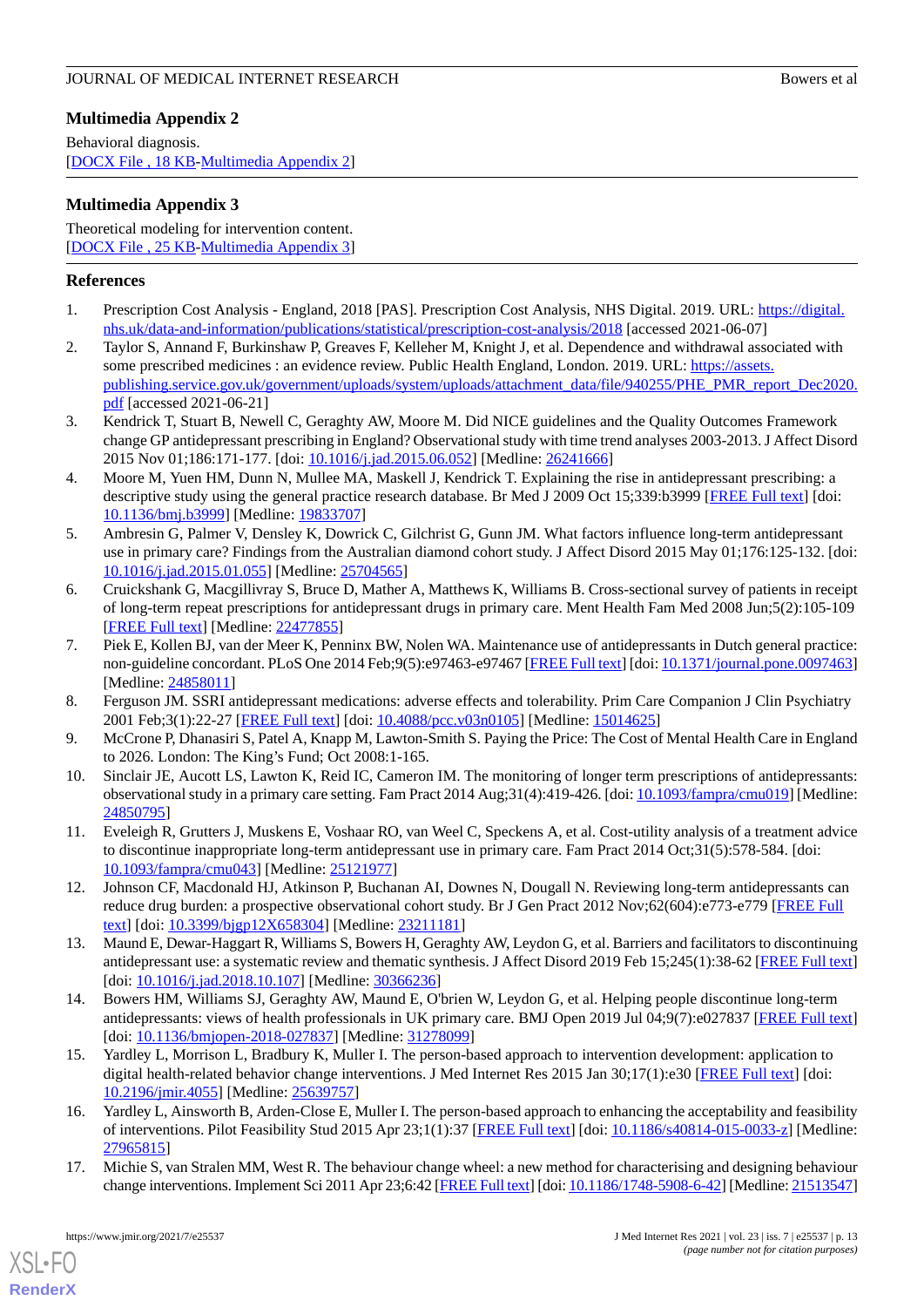- <span id="page-13-0"></span>18. Michie S, Atkins L, West R. The Behaviour Change Wheel: A Guide To Designing Interventions. London: Silverback Publishing; 2014:1-329.
- <span id="page-13-2"></span><span id="page-13-1"></span>19. May C, Finch T. Implementing, embedding, and integrating practices: an outline of normalization process theory. Sociology 2009 Jun 15;43(3):535-554 [[FREE Full text](http://www.bmj.com/lookup/pmidlookup?view=long&pmid=25791983)] [doi: [10.1177/0038038509103208\]](http://dx.doi.org/10.1177/0038038509103208)
- 20. Moore G, Audrey S, Barker M, Bond L, Bonell C, Hardeman W, et al. Process evaluation of complex interventions. UK Medical Research Council (MRC) guidance. 2017. URL: [https://mrc.ukri.org/documents/pdf/](https://mrc.ukri.org/documents/pdf/mrc-phsrn-process-evaluation-guidance-final/) [mrc-phsrn-process-evaluation-guidance-final/](https://mrc.ukri.org/documents/pdf/mrc-phsrn-process-evaluation-guidance-final/) [accessed 2021-06-21]
- <span id="page-13-4"></span><span id="page-13-3"></span>21. Williams S, Yardley L, Weal M, Wills G. Introduction to LifeGuide: Open-source Software for Creating Online Interventions for Health Care, Health Promotion and Training. In: Medetel: Global Telemedicine and eHealth Updates. Zurich, Switzerland: International Society for Telemedicine & eHealth; 2010:187-190.
- <span id="page-13-5"></span>22. Braun V, Clarke V. Using thematic analysis in psychology. Qual Res Psychol 2006 Jan;3(2):77-101 [[FREE Full text](https://www.researchgate.net/publication/235356393_Using_thematic_analysis_in_psychology)] [doi: [10.1191/1478088706qp063oa](http://dx.doi.org/10.1191/1478088706qp063oa)]
- <span id="page-13-6"></span>23. Joffe H, Yardley L. Content and thematic analysis. In: Marks DF, Yardley L, editors. Research Methods for Clinical and Health Psychology. Thousand Oaks, California, United States: SAGE Publications Ltd; 2003:1-248.
- <span id="page-13-7"></span>24. Bowers HM, Kendrick T, Glowacka M, Williams S, Leydon G, May C, et al. Supporting antidepressant discontinuation: the development and optimisation of a digital intervention for patients in UK primary care using a theory, evidence and person-based approach. BMJ Open 2020 Mar 08;10(3):e032312 [[FREE Full text](https://bmjopen.bmj.com/lookup/pmidlookup?view=long&pmid=32152159)] [doi: [10.1136/bmjopen-2019-032312](http://dx.doi.org/10.1136/bmjopen-2019-032312)] [Medline: [32152159](http://www.ncbi.nlm.nih.gov/entrez/query.fcgi?cmd=Retrieve&db=PubMed&list_uids=32152159&dopt=Abstract)]
- <span id="page-13-8"></span>25. Gask L, Rogers A, Oliver D, May C, Roland M. Qualitative study of patients' perceptions of the quality of care for depression in general practice. Br J Gen Pract 2003 Apr;53(489):278-283 [[FREE Full text](https://bjgp.org/cgi/pmidlookup?view=long&pmid=12879827)] [Medline: [12879827](http://www.ncbi.nlm.nih.gov/entrez/query.fcgi?cmd=Retrieve&db=PubMed&list_uids=12879827&dopt=Abstract)]
- <span id="page-13-9"></span>26. Reeve E. Deprescribing tools: a review of the types of tools available to aid deprescribing in clinical practice. J Pharm Pract Res 2020 Feb 16;50(1):98-107. [doi: [10.1002/jppr.1626](http://dx.doi.org/10.1002/jppr.1626)]
- <span id="page-13-10"></span>27. Scott IA, Pillans PI, Barras M, Morris C. Using EMR-enabled computerized decision support systems to reduce prescribing of potentially inappropriate medications: a narrative review. Ther Adv Drug Saf 2018 Sep 16;9(9):559-573 [\[FREE Full](https://journals.sagepub.com/doi/10.1177/2042098618784809?url_ver=Z39.88-2003&rfr_id=ori:rid:crossref.org&rfr_dat=cr_pub%3dpubmed) [text](https://journals.sagepub.com/doi/10.1177/2042098618784809?url_ver=Z39.88-2003&rfr_id=ori:rid:crossref.org&rfr_dat=cr_pub%3dpubmed)] [doi: [10.1177/2042098618784809\]](http://dx.doi.org/10.1177/2042098618784809) [Medline: [30181862\]](http://www.ncbi.nlm.nih.gov/entrez/query.fcgi?cmd=Retrieve&db=PubMed&list_uids=30181862&dopt=Abstract)
- <span id="page-13-11"></span>28. Anthierens S, Tonkin-Crine S, Douglas E, Fernandez-Vandellos P, Krawczyk J, Llor C, GRACE INTRO study team. General practitioners' views on the acceptability and applicability of a web-based intervention to reduce antibiotic prescribing for acute cough in multiple European countries: a qualitative study prior to a randomised trial. BMC Fam Pract 2012 Oct 11;13(9):101-173 [[FREE Full text](https://bmcfampract.biomedcentral.com/articles/10.1186/1471-2296-13-101)] [doi: [10.1186/1471-2296-13-101\]](http://dx.doi.org/10.1186/1471-2296-13-101) [Medline: [23110756\]](http://www.ncbi.nlm.nih.gov/entrez/query.fcgi?cmd=Retrieve&db=PubMed&list_uids=23110756&dopt=Abstract)
- 29. Little P, Stuart B, Francis N, Douglas E, Tonkin-Crine S, Anthierens S, GRACE consortium. Effects of internet-based training on antibiotic prescribing rates for acute respiratory-tract infections: a multinational, cluster, randomised, factorial, controlled trial. Lancet 2013 Oct 05;382(9899):1175-1182 [\[FREE Full text\]](https://linkinghub.elsevier.com/retrieve/pii/S0140-6736(13)60994-0) [doi: [10.1016/S0140-6736\(13\)60994-0](http://dx.doi.org/10.1016/S0140-6736(13)60994-0)] [Medline: [23915885](http://www.ncbi.nlm.nih.gov/entrez/query.fcgi?cmd=Retrieve&db=PubMed&list_uids=23915885&dopt=Abstract)]

# **Abbreviations**

**ADvisor HP:** Advisor for Health Professionals **BCW:** Behavior Change Wheel **GP:** general practitioner **NICE:** National Institute for Health and Care Excellence **NIHR:** National Institute of Health Research **NP:** nurse practitioner **NPT:** normalization process theory **PBA:** person-based approach **REDUCE:** Reviewing Long Term Antidepressant Use by Careful Monitoring in Everyday Practice

*Edited by R Kukafka; submitted 04.01.21; peer-reviewed by A AL-Asadi, C Jacob, J Parsons; comments to author 26.02.21; revised version received 22.04.21; accepted 27.04.21; published 16.07.21*

*Please cite as:*

*Bowers H, Kendrick T, van Ginneken N, Glowacka M, Williams S, Leydon GM, May C, Dowrick C, Moncrieff J, Johnson CF, Moore M, Laine R, Geraghty AWA*

*A Digital Intervention for Primary Care Practitioners to Support Antidepressant Discontinuation (Advisor for Health Professionals): Development Study*

*J Med Internet Res 2021;23(7):e25537 URL: <https://www.jmir.org/2021/7/e25537> doi: [10.2196/25537](http://dx.doi.org/10.2196/25537)*

*PMID: [34269688](http://www.ncbi.nlm.nih.gov/entrez/query.fcgi?cmd=Retrieve&db=PubMed&list_uids=34269688&dopt=Abstract)*